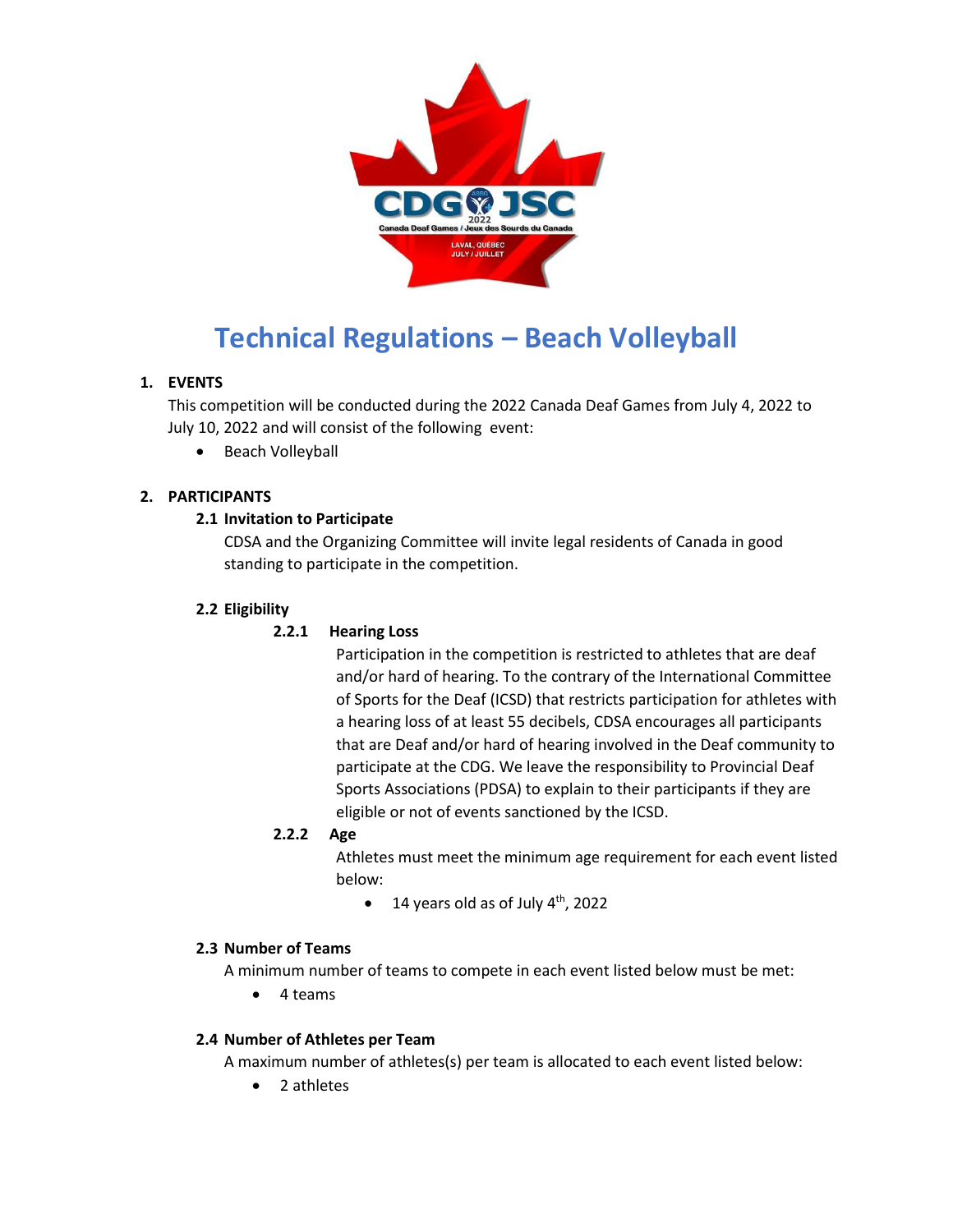#### **2.5 Number of Staff per Team**

A maximum of staff per team is allocated to each event list below:

1 coach and 1 manager per team

#### **3 COMPETITION RULES AND REGULATIONS**

#### **3.1 Technical Organization**

Canadian Deaf Sports Association (CDSA) is responsible for the technical organization of the competition in conjunction with Volleyball Canada.

#### **3.2 Technical Committee**

The Technical Committee is compromised of the CDSA Technical Director and other members nominated by the CDG 2020 Organizing Committee and approved by CDSA:

To be determined – CDSA Technical Director (Chair) To be determined – Chief Umpire To be determined – CDG 2020 Representative

## **3.3 Competition Rules**

The competitions will be conducted in accordance with the Rules and Regulations of FIVB 2021-2024 [https://www.fivb.com/-](https://www.fivb.com/-/media/2021/corporate/beach%20volleyball/beach%20volleyball%20rules%20modification/fivb-beach_volleyball_rules_2021_2024-en.pdf?la=en&hash=6715D01E35A04F084B4775EBE6EB9EBD) [/media/2021/corporate/beach%20volleyball/beach%20volleyball%20rules%20modificati](https://www.fivb.com/-/media/2021/corporate/beach%20volleyball/beach%20volleyball%20rules%20modification/fivb-beach_volleyball_rules_2021_2024-en.pdf?la=en&hash=6715D01E35A04F084B4775EBE6EB9EBD) [on/fivb-beach\\_volleyball\\_rules\\_2021\\_2024](https://www.fivb.com/-/media/2021/corporate/beach%20volleyball/beach%20volleyball%20rules%20modification/fivb-beach_volleyball_rules_2021_2024-en.pdf?la=en&hash=6715D01E35A04F084B4775EBE6EB9EBD) [en.pdf?la=en&hash=6715D01E35A04F084B4775EBE6EB9EBD](https://www.fivb.com/-/media/2021/corporate/beach%20volleyball/beach%20volleyball%20rules%20modification/fivb-beach_volleyball_rules_2021_2024-en.pdf?la=en&hash=6715D01E35A04F084B4775EBE6EB9EBD)

In case of disagreement in the interpretation of the Rules and Regulations, the English text shall prevail. Please note the following specific rules.

- 3.3.1 Fault: A player completes an attack-hit using an open-handed finger action or if using finger tips that are not rigid and together.
- 3.3.2 Fault: A player completes an attack-hit using an overhand pass which has a trajectory not perpendicular to the line of the shoulders. The exception is when the player is attempting to set to his or her teammate.
- 3.3.3 A blocking contact is counted as a team hit. The blocking team will have only two more hits after a blocking contact.
- 3.3.4 The first hit after the block may be executed by any player, including the one who has touched the ball during the block.

3.3.5 Net Height: 2.34m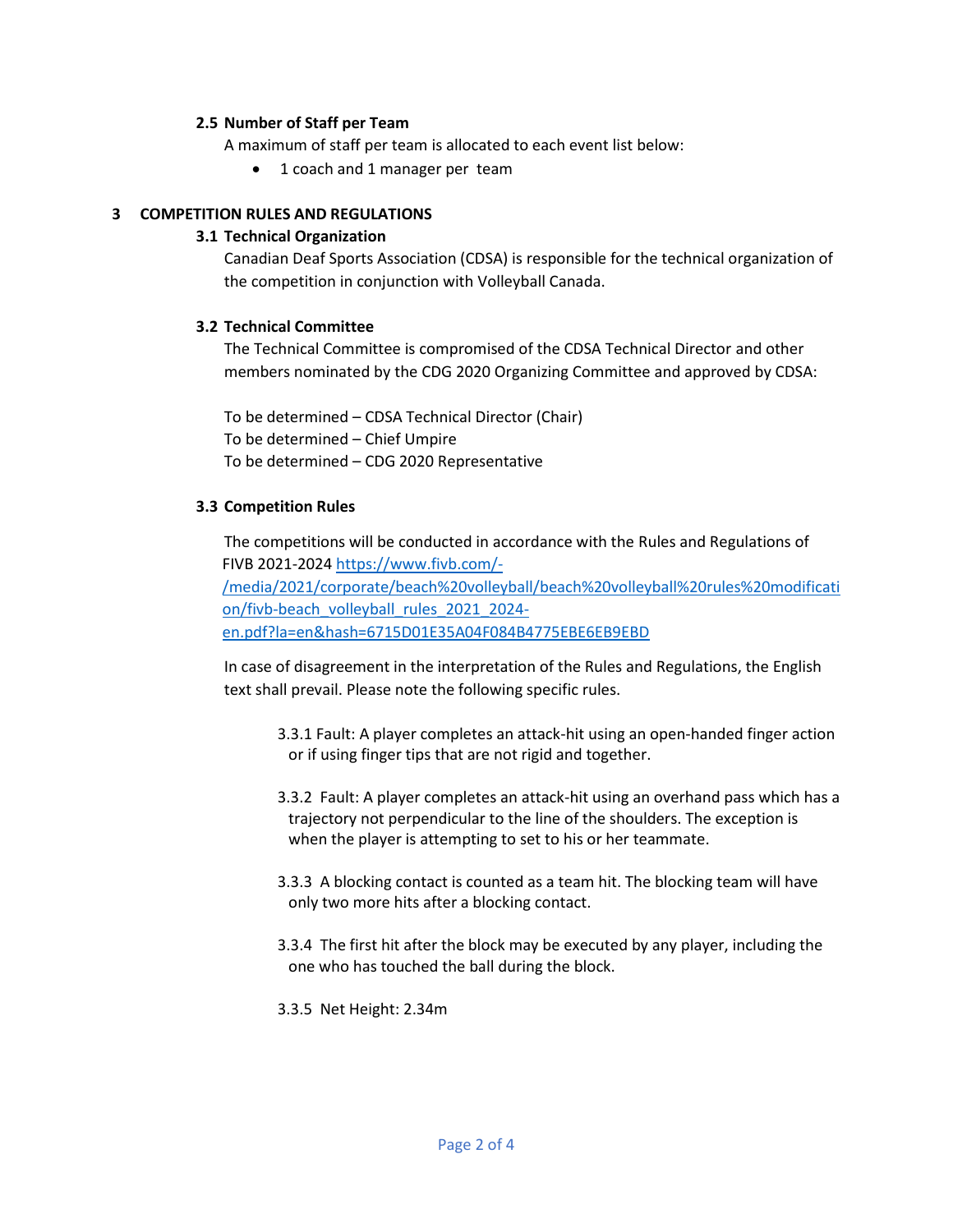## **3.4 Competition Equipment**

## **3.4.1 Equipment**

All equipment used during competition must comply with the Volleyball Canada Rules and Regulations.

## **3.4.2 Volleyball Ball**

Mikasa VLA300 is the official ball.

## **3.5 Competition Clothing**

Participants must wear competitive uniforms in accordance with the Volleyball Canada Rules and Regulations.

## **3.6 Competition**

## **3.6.1 Competition Schedule**

The competition schedule for all events will be conducted under control of the Technical Committee and in according with the Volleyball Canada Rules and Regulations.

## **3.6.2 Competition Format**

A set (except the deciding  $3^{rd}$  set) is won by the team that first scores 21 points with a minimum lead of two points. The match is won by the team that wins two sets. Deciding games are to played 15 points with a minimum lead of 2 points.

**3.6.2.1 Competition Format** Round robin with no playoff.

#### **3.6.3 Tiebreaking Rules**

Ties between teams within pool play for final ranking are broken by the following procedure in priority order. ONLY tied teams will be taken into consideration.

- 1. Number of matches won 2 points per match.
- 2. Number of sets won  $-1$  point per game.

3a. **Between 2 teams:** Result of head-to-head match or point differential

3b. **Between 3 or more team**s: point differential between tied teams

4Point differential overall.